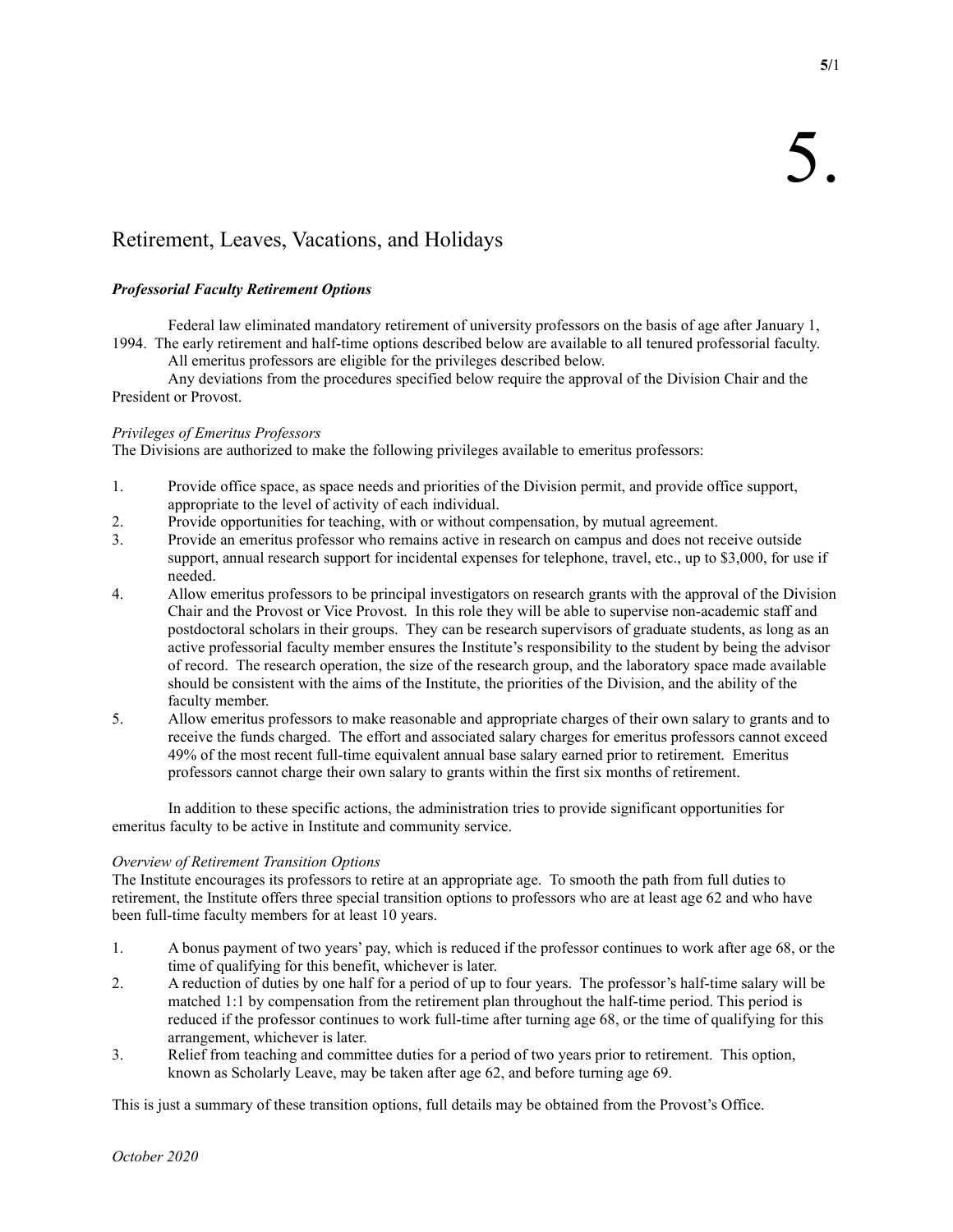#### *Other Information*

In addition, the Institute is pledged to help in the following ways:

- 1. Provide information for faculty approaching retirement age so they can, if they choose, purchase insurance for nursing-home care or for in-home care for themselves and their spouses.
- 2. Provide information so they can, if they choose, purchase more extensive health insurance to complement what they and their spouses have with the Institute and with Medicare.
- 3. Provide information about professional services that are available so individuals can seek advice on tax situations faced by faculty considering retirement.

### *Non-Tenured Faculty*

Consideration of age in the retirement of non-tenured faculty members is forbidden by law. A non-tenured faculty member may be terminated upon failure to perform the normal functions of the position or upon failure to conform to the bona fide requirements of the position. However, standards for performance must not be based on, or related to, age.

In light of the above requirements, full-scale reviews at specified periods (as outlined in Chapter 4) will be made of the performance and need for the services of non-tenured faculty with regard to continuation of appointment. The conditions of each review must be age-independent and will include, to the degree appropriate to the category of the appointment, evaluation of competence, productivity, status in the field, continued association with a professorial faculty member, and the Institute's need for and financial support for services in the area.

#### *Resignation*

Faculty members who wish to terminate their appointments should address their letters of resignation to the President with copies to the Chair of their Division and to the Provost. Division Chairs should also notify the Provost of any such termination. It will then be the responsibility of the Provost to see that the proper termination forms are prepared. Notification of resignation by faculty with important teaching or research responsibilities should be made before May 15 if the effective date is to be before or at the start of the new academic year.

#### *Scholarly Leave of Absence for Professorial Faculty Members*

Active tenured or tenure-track professorial faculty members may request a leave of absence to take advantage of opportunities for continued professional growth and new, or renewed, intellectual achievement through study, research, writing, and travel. Although the Institute has no formal program of sabbatical leaves, it encourages professorial faculty to plan leaves for scholarly purposes at reasonable intervals. Where the Institute approves the plan and purposes of the proposed leave, and if resources are available, the Institute may provide financial assistance up to a maximum of six months of the academic year at full salary. If external funds are available in support of a leave, these are to be considered in determining the Institute's financial assistance.

Proposed scholarly leaves of absence by professorial faculty members must be approved both by the Division Chair and by the Provost. Precise terms for the leave must be specified in writing prior to its approval. Where professorial faculty members receive Institute support during a leave, they assume an obligation to return to the Institute for at least one year after completion of the leave.

For non-tenured assistant and associate professors (i.e., untenured professorial faculty) on scholarly leave for one year or less, the period of leave will count as a part of the probationary period toward tenure as if it were prior service at another institution. Any exceptions to this policy must be mutually agreed to in writing before the leave.

Ordinarily, leaves of absence, whatever the source of funding, may not be for more than one year in length, but exceptions to this rule may be possible in cases involving health, public service, or other special circumstances. Leaves of absences will not be extended beyond two years absent extraordinary circumstances and approval of the Provost.

Tenured or tenure-track professorial faculty members who wish to take leave should apply well ahead of time and through established procedures, in order that they, their Division, and the Institute can make suitable arrangements to take care of their teaching and research duties. Professorial faculty members should also request leave for an absence of more than three weeks or for an absence of more than three weeks plus one month (if annual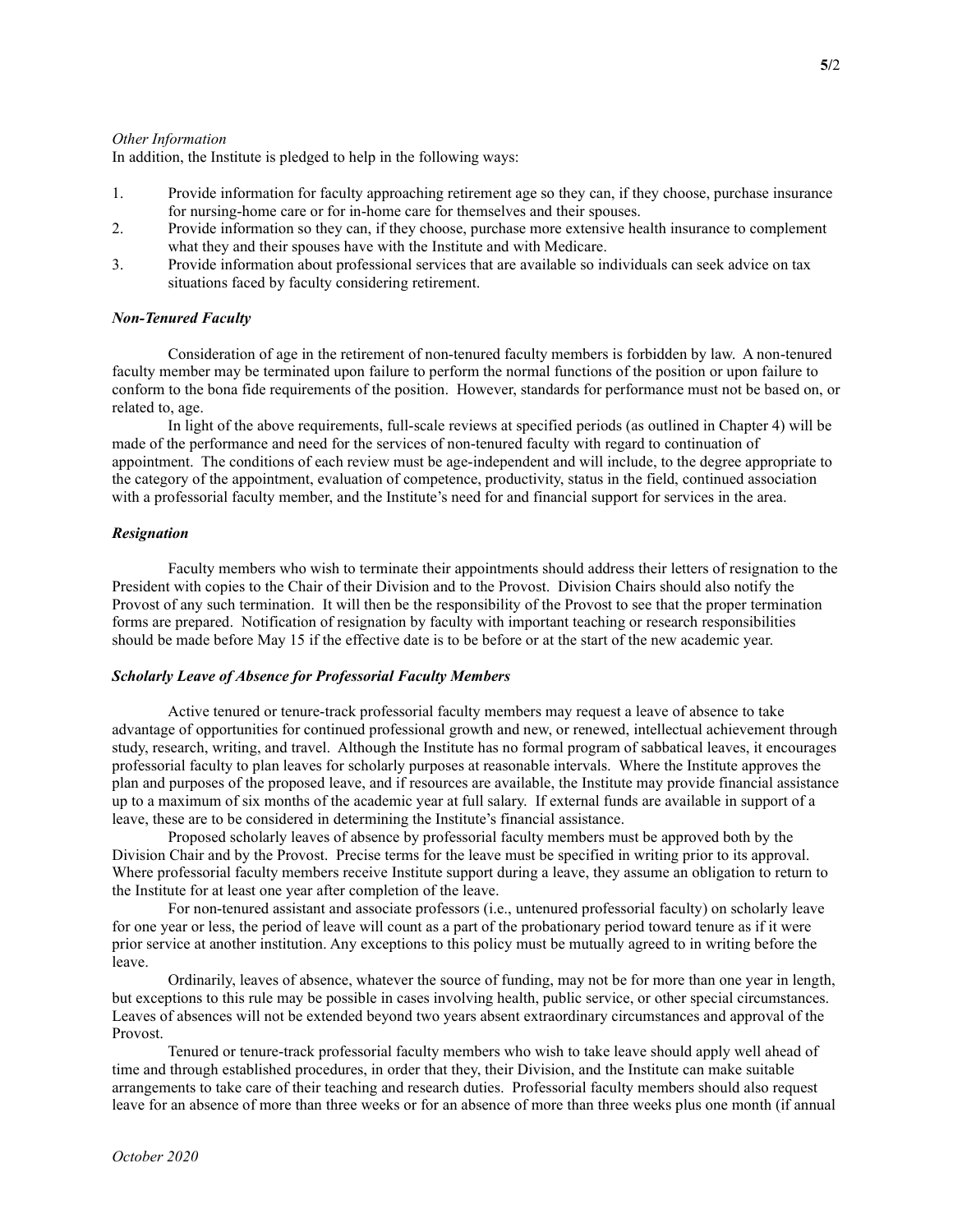vacation is included). It is necessary for faculty members to receive approved leaves of absence to maintain eligibility for coverage under some group insurance plans.

Under certain circumstances, tenured professors who accept permanent positions at other institutions may, at the sole discretion of the Institute, be granted unpaid leaves of absence for one year, potentially renewable for an additional year. Unless otherwise specified in writing, professors on such leaves will have none of the duties or privileges associated with being a Caltech professor other than the opportunity to return to a tenured position at the Institute if they resign their position at the other institution and return to full-time employment at Caltech before their leave ends. The Institute's decision as to whether to grant such a leave will consider factors such as the opportunity costs to Caltech associated with granting a leave (e.g., restrictions on potential searches and the possible tying up of resources while the professor is on leave); the likelihood of the professor returning to Caltech; and the best interests of the Institute. Professors who request such leaves must inform the Institute if their new employer requires that they resign their Caltech faculty position; if so, Caltech will not consider a leave of absence.

As stated in Chapter 7 of this handbook, "Membership in the Caltech faculty involves a commitment that is full time in the most inclusive sense. Each faculty member is expected to accord complete professional loyalty to the Institute, and to arrange outside obligations, financial interests, and activities in such a way that they do not interfere with this primary, overriding commitment." One of the consequences of this statement is that a full-time Caltech professor or research faculty member cannot simultaneously hold a professorial, administrative, or research faculty position, paid or unpaid, at another institution, unless: (1) the conditions described in the previous paragraph hold; (2) the professor has a one-year (or less) appointment at the other institution as a *visiting* professor (or the equivalent; also, see "Off-Campus Teaching" in Chapter 7) or *visiting* researcher; or (3) an exception has been specifically granted by the Provost based on a recommendation by the Division Chair. For any and all exceptions covered by the previous sentence, specific permission to hold such a concurrent appointment at another institution must be requested and approved annually by the relevant Division Chair and the Provost for each such appointment. If the faculty member is given a leave of absence to pursue such a concurrent position, the principles and practices for evaluation and approval of such requests as described earlier in this section will apply (including whether their Caltech salaries will continue in part or in full while they hold such appointments).

### *Sick Leave*

Professorial faculty members on appointments of two or more years duration may take up to six months of paid sick leave in any twelve-month period. At the end of six months of continuous sick leave, the long-term disability plan for those enrolled in it becomes effective. Other members of the faculty may take up to one month paid sick leave in any twelve-month period.

#### *Disability; Child-bearing Leave; Child-Care Leave*

The Institute offers a long-term disability plan, in which members of the faculty may enroll voluntarily. Details are available from the Provost's Office.

Child-bearing leave of up to 4 months with pay is available to female voting faculty members. This leave is intended to cover normal pregnancy and childbirth. If a longer leave is needed because of medical complications, a 6-month extension of leave beyond 4 months can be taken as sick leave (see above).

A tenured or tenure-track professorial faculty member of either sex is entitled to full relief, with pay, from classroom teaching and administrative duties from the date of childbirth or adoption until the end of the first full academic term thereafter. A tenured or tenure-track professorial faculty member of either sex may request a complete release from professorial duties as a leave of absence without pay for the purpose of caring for a newborn or newly adopted infant for up to a period of one year (not counting child-bearing leave) following childbirth or adoption. In addition, all Caltech employees are eligible for family care and medical leave as provided under federal and state law.

Please see Chapter 3 if the birth or adoption of a child occurs during the tenure probationary period.

#### *Vacations and Holidays*

Faculty members appointed on a twelve-month basis are entitled to a vacation of one month each calendar year. The Institute encourages its faculty to take a real vacation every year.

New faculty members appointed on an annual basis are entitled to three weeks of vacation after nine months of service; after eleven months of service they are entitled to one month.